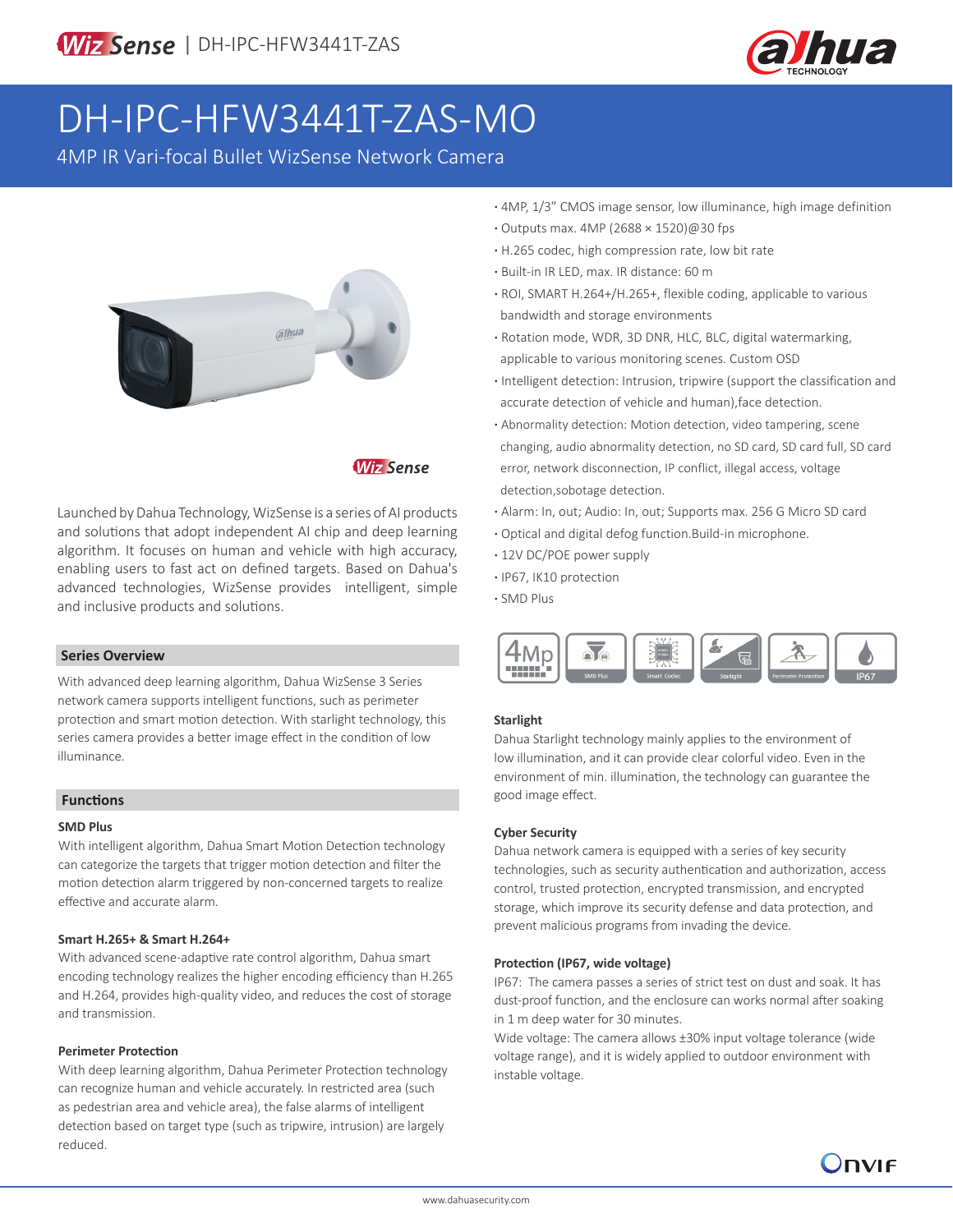# Wiz Sense | DH-IPC-HFW3441T-ZAS

### **Technical Specification**

| Camera                          |      |                                                                                         |                     |                                |                                         |
|---------------------------------|------|-----------------------------------------------------------------------------------------|---------------------|--------------------------------|-----------------------------------------|
| Image Sensor                    |      | 1/2.9"4Megapixel progressive CMOS                                                       |                     |                                |                                         |
| Max. Resolution                 |      | 2688 (H) ×1520 (V)                                                                      |                     |                                |                                         |
| <b>ROM</b>                      |      | <b>128 MB</b>                                                                           |                     |                                |                                         |
| <b>RAM</b>                      |      | 512 MB                                                                                  |                     |                                |                                         |
| <b>Scanning System</b>          |      | Progressive                                                                             |                     |                                |                                         |
| <b>Electronic Shutter Speed</b> |      | Auto/Manual 1/3 s-1/100000 s                                                            |                     |                                |                                         |
| Min. Illumination               |      | 0.005 Lux@F1.5 (Color, 30IRE)<br>0.0005 Lux@F1.5 (B/W, 30IRE)<br>0 Lux (Illuminator on) |                     |                                |                                         |
| S/N Ratio                       |      | $>$ 56 dB                                                                               |                     |                                |                                         |
| <b>Illumination Distance</b>    |      | 60 m (197 ft)                                                                           |                     |                                |                                         |
| Illuminator On/Off Control      |      | Auto/Manual                                                                             |                     |                                |                                         |
| <b>Illuminator Number</b>       |      | 4 (IR LED)                                                                              |                     |                                |                                         |
| Pan/Tilt/Rotation Range         |      | Pan: 0°-360°; Tilt: 0°-90°; Rotation: 0°-360°                                           |                     |                                |                                         |
| Lens                            |      |                                                                                         |                     |                                |                                         |
| Lens Type                       |      | Motorized vari-focal                                                                    |                     |                                |                                         |
| Mount Type                      |      | $\phi$ 14                                                                               |                     |                                |                                         |
| Focal Length                    |      | 2.7 mm-13.5 mm                                                                          |                     |                                |                                         |
| Max. Aperture                   |      | F1.5                                                                                    |                     |                                |                                         |
| Field of View                   |      | Horizontal: 104°-27°<br>Vertical: 55° -15°<br>Diagonal: 124°-31°                        |                     |                                |                                         |
| Iris Type                       |      | Fixed                                                                                   |                     |                                |                                         |
| <b>Close Focus Distance</b>     |      | $0.8$ m (2.6 ft)                                                                        |                     |                                |                                         |
| <b>DORI Distance</b>            | Lens | Detect                                                                                  | Observe             | Recognize                      | Identify                                |
|                                 | W    | 64.0 m<br>(210.0ft)                                                                     | 25.6 m<br>(84.0 ft) | 12.8 <sub>m</sub><br>(42.0 ft) | 6.4 <sub>m</sub><br>$(21.0 \text{ ft})$ |
|                                 | т    | 222.0 m<br>(728.3 ft)                                                                   | 88.8m<br>(291.3 ft) | 44.4 m<br>(145.7 ft)           | 22.2 m<br>(72.8 ft)                     |

Professional, Intelligent

| <b>Perimeter Protection</b> | Tripwire; intrusion (Recognition of human and vehicle)                                                                                                                              |  |  |  |
|-----------------------------|-------------------------------------------------------------------------------------------------------------------------------------------------------------------------------------|--|--|--|
| Intelligent Search          | Work together with Smart NVR to perform refine<br>intelligent search, event extraction and merging to event<br><b>videos</b>                                                        |  |  |  |
| Video                       |                                                                                                                                                                                     |  |  |  |
| Video Compression           | H.265; H.264; H.264H; H.264B; MJPEG(only supported<br>by sub stream)                                                                                                                |  |  |  |
| Smart Codec                 | Smart H.265+/ Smart H.264+                                                                                                                                                          |  |  |  |
| Video Frame Rate            | Main stream (2688 × 1520@1-25/30 fps)<br>sub stream (704 x 576@1-25 fps/704 x 480@1-30 fps)<br>third stream (1280 × 720@1-25/30 fps)                                                |  |  |  |
| <b>Stream Capability</b>    | 3 streams                                                                                                                                                                           |  |  |  |
| Resolution                  | 4M (2688 × 1520); 3M (2304 × 1296); 1080p (1920 ×<br>1080); 1.3M (1280 × 960); 720p (1280 × 720); D1 (704<br>x 576/704 x 480); VGA (640 x 480); CIF (352 x 288/352<br>$\times$ 240) |  |  |  |

| <b>Bit Rate Control</b>        | CBR/VBR                                                                                                                                                                                                                                                                                                              |  |  |
|--------------------------------|----------------------------------------------------------------------------------------------------------------------------------------------------------------------------------------------------------------------------------------------------------------------------------------------------------------------|--|--|
| Video Bit Rate                 | H.264: 3 Kbps-8192 Kbps<br>H.265: 3 Kbps-8192 Kbps                                                                                                                                                                                                                                                                   |  |  |
| Day/Night                      | Auto(ICR)/Color/B/W                                                                                                                                                                                                                                                                                                  |  |  |
| <b>BLC</b>                     | Yes                                                                                                                                                                                                                                                                                                                  |  |  |
| <b>HLC</b>                     | Yes                                                                                                                                                                                                                                                                                                                  |  |  |
| <b>WDR</b>                     | 120 dB                                                                                                                                                                                                                                                                                                               |  |  |
| <b>White Balance</b>           | Auto/natural/street lamp/outdoor/manual/regional<br>custom                                                                                                                                                                                                                                                           |  |  |
| Gain Control                   | Auto/Manual                                                                                                                                                                                                                                                                                                          |  |  |
| Noise Reduction                | 3D DNR                                                                                                                                                                                                                                                                                                               |  |  |
| <b>Motion Detection</b>        | OFF/ON (4 areas, rectangular)                                                                                                                                                                                                                                                                                        |  |  |
| Region of Interest(RoI)        | Yes (4 areas)                                                                                                                                                                                                                                                                                                        |  |  |
| <b>Smart Illumination</b>      | Yes                                                                                                                                                                                                                                                                                                                  |  |  |
| Image Rotation                 | 0°/90°/180°/270° (Support 90°/270° with 1920 × 1080<br>resolution and lower.)                                                                                                                                                                                                                                        |  |  |
| Mirror                         | Yes                                                                                                                                                                                                                                                                                                                  |  |  |
| <b>Privacy Masking</b>         | 8 areas                                                                                                                                                                                                                                                                                                              |  |  |
| Audio                          |                                                                                                                                                                                                                                                                                                                      |  |  |
| <b>Audio Compression</b>       | G.711a; G.711Mu; G726                                                                                                                                                                                                                                                                                                |  |  |
| Alarm                          |                                                                                                                                                                                                                                                                                                                      |  |  |
| Alarm Event                    | No SD card; SD card full; SD card error; less service time<br>of SD card (smart card supports); network disconnection;<br>IP conflict; illegal access; voltage detection; security<br>exception; motion detection; video tampering; scene<br>changing; input abnormal; intensity change; tripwire;<br>intrusion; SMD |  |  |
| Network                        |                                                                                                                                                                                                                                                                                                                      |  |  |
| Network                        | RJ-45 (10/100 Base-T)                                                                                                                                                                                                                                                                                                |  |  |
| SDK and API                    | Yes                                                                                                                                                                                                                                                                                                                  |  |  |
| Protocol                       | TCP / IP, UDP, ICMP, IPv4, SNMP v2c / v3, HTTP, HTTPS,<br>SSL, SSH, SMTP, FTP, RTSP, UPnP, DNS, NTP, RTP, RTCP<br>and LDAP                                                                                                                                                                                           |  |  |
| <b>Cyber Security</b>          | Video encryption; firmware encryption; configuration<br>encryption; Digest; WSSE; account lockout; security logs;<br>IP/MAC filtering; generation and importing of X.509<br>certification; syslog; HTTPS; 802.1x; trusted boot; trusted<br>execution; trusted upgrade                                                |  |  |
| Interoperability               | ONVIF(Profile S/Profile G/Profile T);CGI;P2P;Milestone;<br>Genetec                                                                                                                                                                                                                                                   |  |  |
| Scene Self-adaptation<br>(SSA) | Yes                                                                                                                                                                                                                                                                                                                  |  |  |
| User/Host                      | 20 (Total bandwidth: 64 M)                                                                                                                                                                                                                                                                                           |  |  |
| Storage                        | FTP; SFTP; Micro SD Card (support max. 256 G); NAS                                                                                                                                                                                                                                                                   |  |  |
| Browser                        | IE: IE8, IE9, IE11<br>Chrome<br>Firefox                                                                                                                                                                                                                                                                              |  |  |
| Management Software            | Smart PSS, DSS, DMSS                                                                                                                                                                                                                                                                                                 |  |  |
| Mobile Phone                   | IOS; Android                                                                                                                                                                                                                                                                                                         |  |  |